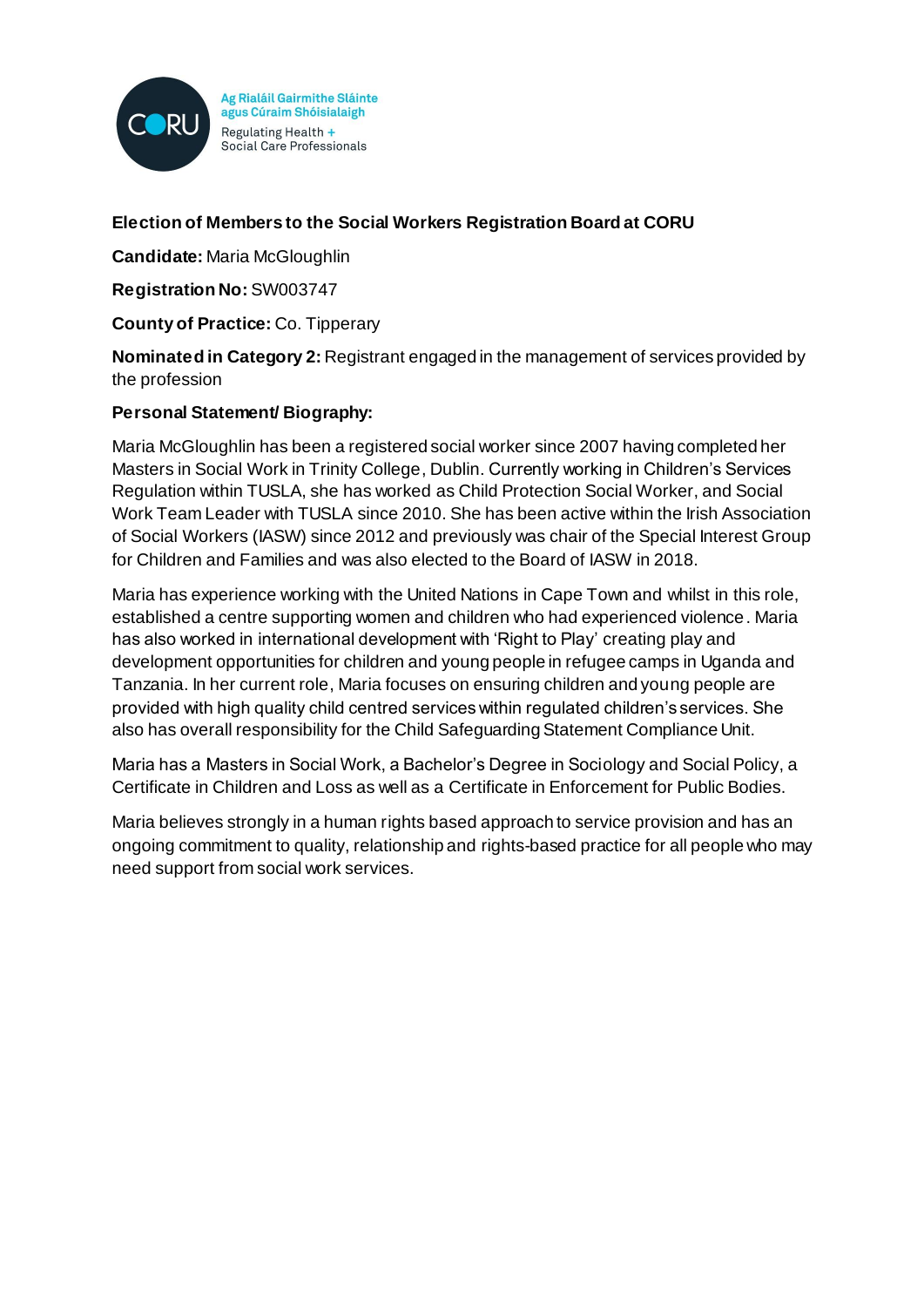

Ag Rialáil Gairmithe Sláinte agus Cúraim Shóisialaigh Regulating Health + Social Care Professionals

## **Election of Members to the Social Workers Registration Board at CORU**

**Candidate:** Gerrita Russell

**Registration No:** SW001964

**County of Practice:** Co. Kildare

**Nominated in Category 2:** Registrant engaged in the management of services provided by the profession

### **Personal Statement/ Biography:**

Since January 2020, Gerrita Russell has been Principal Social Worker for the Kildare West/Wicklow Mental Health Service. She feels privileged to be leading a social work service at a time of great change and the development of practice towards a newer model of service delivery focused on human rights.

Gerrita completed all of her third level education at University College, Dublin (UCD), graduating in 2004 with MSocSc in Social Work. She began her social work career as a Professionally Qualified Social Worker in the HSE Child and Family Services in Portlaoise. She spent six years gaining valuable experience on the Children in Care and Duty Teams, and an overall understanding of the demands on practice in this area.

In 2010, Gerrita became a Senior Social Worker on an Adult Community Mental Health Team in Laois/ Offaly Mental Health Service. During this time Gerrita had strong links with her social work colleagues in Primary Care. In 2015, she transferred to the Kildare West/Wicklow Mental Health Service joining the Rehabilitation and Recovery Team.

Gerrita has almost twenty years' experience in social work. She is passionate about the development of the social work profession. She has a proven track record for fostering high standards of professional conduct, training and competence amongst her team through establishing links with Maynooth University and supporting her team to provide twelve practice placements over the past two years.

Gerrita is seeking an opportunity to contribute to overseeing the governance and strategy of the Social Workers Registration Board of CORU. She commits to continue to act with integrity and the highest professional standard. She aims to promote transparency and accountability and to fulfil the CORU mandate to protect the public by ensuring a service user focus.